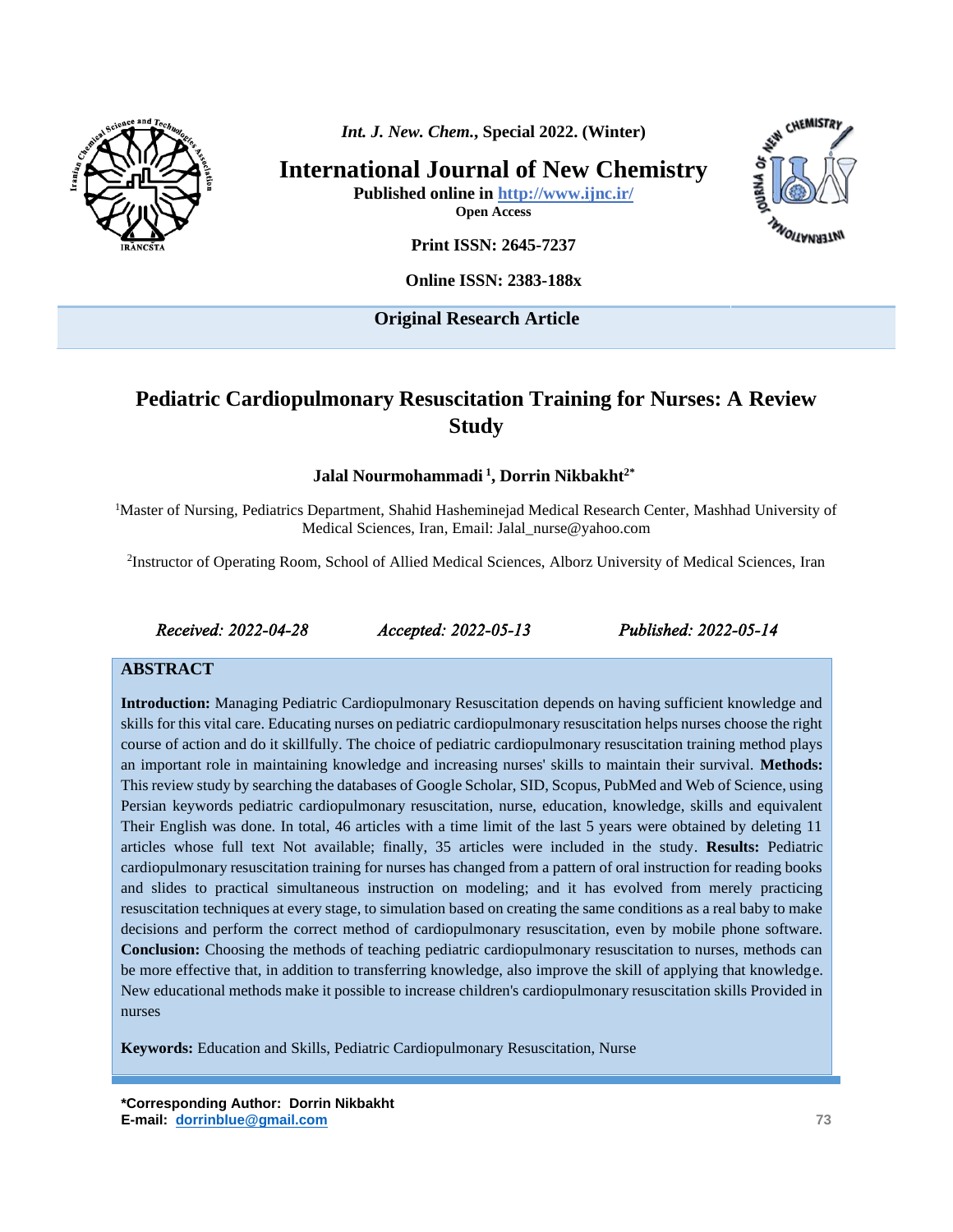# **Introduction**

One of the challenges for nurses is cardiopulmonary resuscitation (CPR), especially when dealing with children, which is complex and difficult and can be quite challenging [1] During this process, the nurse must consider several factors, including science, clinical skills, respect, ethics, and family [2] Correct cardiopulmonary resuscitation (CPR) multiplies the ability of the child to have the ability in this golden period, which is only a few minutes [3].

In pediatric hospitals that treat a significant number of children with complex and severe illnesses, it is important to discuss end-of-life issues and how their cardiopulmonary resuscitation is performed [4] American Heart Association has developed the correct process for resuscitating children (AHA) [5]. Improving knowledge and skills is one of the factors which could influence the consequences of Pediatrics Resuscitation [6]. Numerous factors such as underlying diseases, the time elapsed between stopping and starting resuscitation, the quality of the process, the practical skills of nurses and the duration of cardiopulmonary resuscitation are effective in the survival of children after the resuscitation process [7]. Nurses trained in the field of advanced pediatric cardiopulmonary resuscitation are considered as a very important strength for pediatric medical centers [8] which increases their clinical skills and functional knowledge in this fieldlearning objectives of the courses are recognising children at risk of cardiac arrest, preventive measures, basic knowledge and skills in CPR and development of the necessary psychomotor skills to perform CPR manoeuvres in a quick, coordinated and sequential fashion in children [9].

Knowledge transfer to improve cardiopulmonary resuscitation skills of infants in nurses is done in various educational methods [10] Proper method for teaching this clinical art to nurses is very important, because the training method to increase cardiopulmonary resuscitation skills is directly related to the survival of children and ultimately reduce their death [11]. Pediatric emergencies for whatever cause, such as respiratory, cardiac, endocrine, traumatic, and infectious [12] Most cases that require cardiopulmonary resuscitation are respiratory arrest [13]. Sudden heart attacks in children are much less common than in adults. In developed countries, children have a better prognosis than adults after a heart or respiratory complication [14]. One of the most important issues is the need for caregiver family involvement and a good relationship between family members and nurses, especially at the end of the child's life that should be considered. The aim of this study was to teach pediatric cardiopulmonary resuscitation to nurses [15].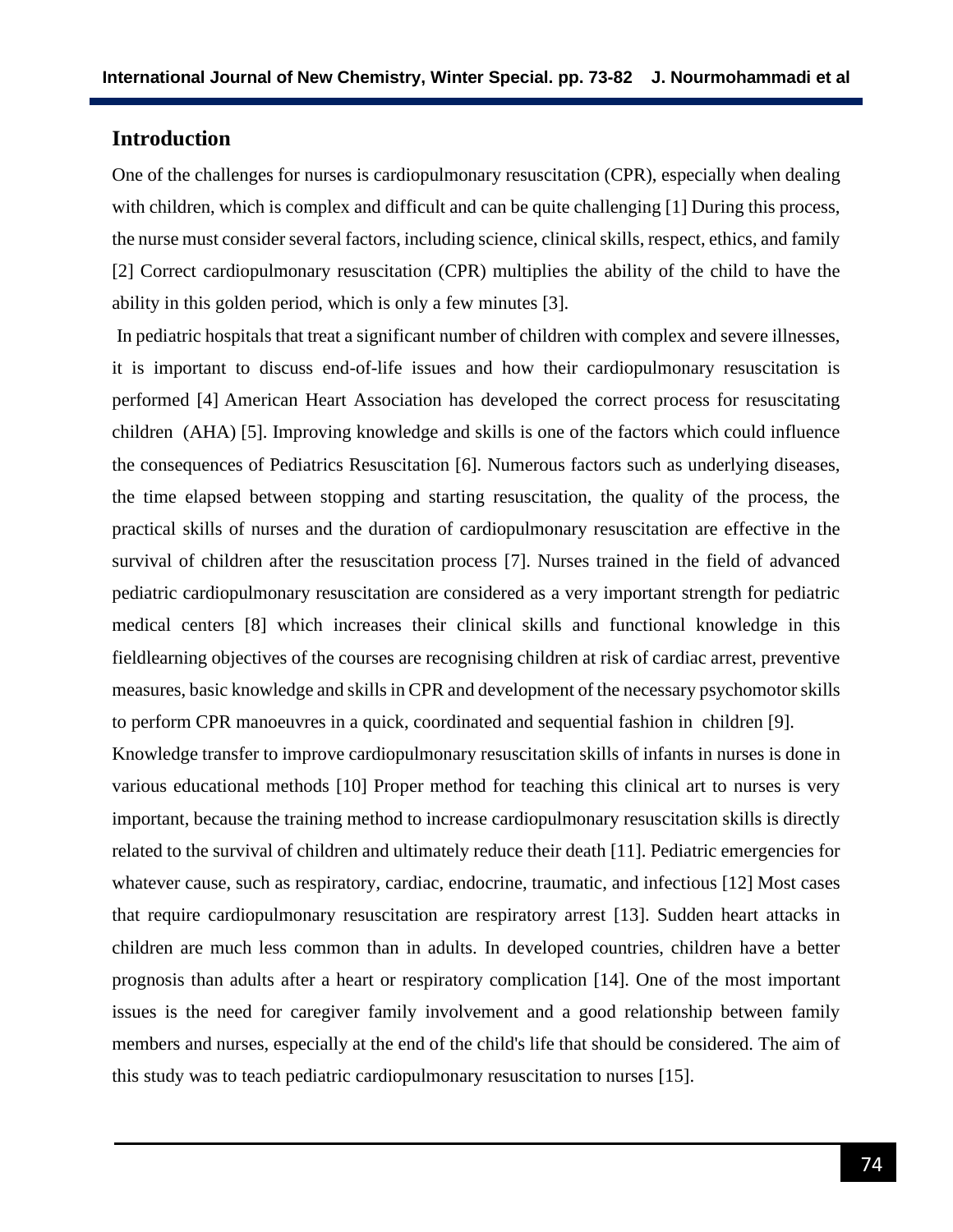**PAEDIATRIC ADVANCED CPR** 



Figure 1. Pediatric Advanced PCR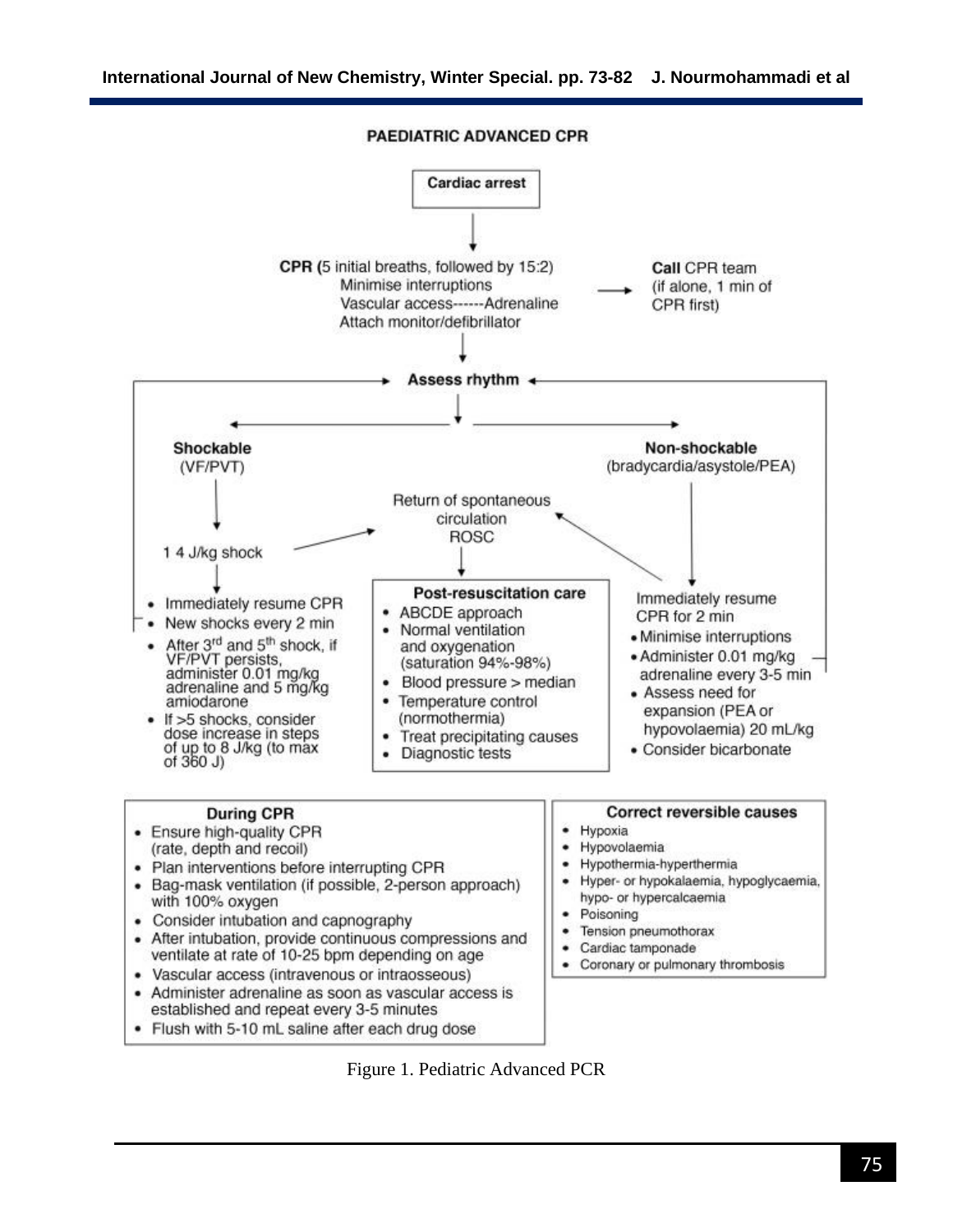#### **Methods**

In total, 46 articles with a time limit of the last 5 years were obtained by deleting 11 articles whose full text Not available; finally, 35 articles were included in the study

## **Results**

Educational content of Pediatrics cardiopulmonary resuscitation is the same all over the world, and the latest edition of the book published by the American Academy of Pediatrics is used as a credible source for education [16]. Cardiopulmonary arrest, which occurs as a result of abrupt cessation of effective cardiac output and ventilation, requires cardiopulmonary resuscitation and the timely implementation of basic resuscitation principles that allow artificial circulation and ventilation [17]. Management of pediatric cardiac and respiratory arrest requires that nurses know the goals of resuscitation [18] Most common approach to understanding the goals of the resuscitation process is to use evidence-based resuscitation guidelines published by the AHA, the European Resuscitation Council and the Australian Committee for Advanced Support (PALS) for the lives of children [19] Management of Pediatric cardiac and respiratory arrest requires that nurses know the goals of resuscitation. Common approach to understanding the goals of the resuscitation process is to use evidence-based resuscitation guidelines published by the AHA, European Resuscitation Council and the Australian Committee for Advanced Protection (PALS) of children's lives [20] .Clinical guidelines should be used by default Nurses can consider changes based on specific aspects of the child's condition, severity of the illness, or conditions not yet covered in the standard guide [21].

Education and training in the management of Cardiac Arrest are key to improve outcomes. Therefore, current guidelines emphasize the need to improve the efficiency of educational interventions [22] with adaptation of trainings to specific target groups, integrating new approaches in training and providing training at regular intervals [23].

Training of Nurses. Every nurse should know how to activate the chain of survival and initiate advance pediatrics CPR. Training should include paediatric CPR and the response to foreign body airway obstruction (FBAO) [24] Trainings should be delivered by instructors experienced in teaching nurses using methodology adapted to the specific needs and refresher trainings should be conducted at least several at year [25]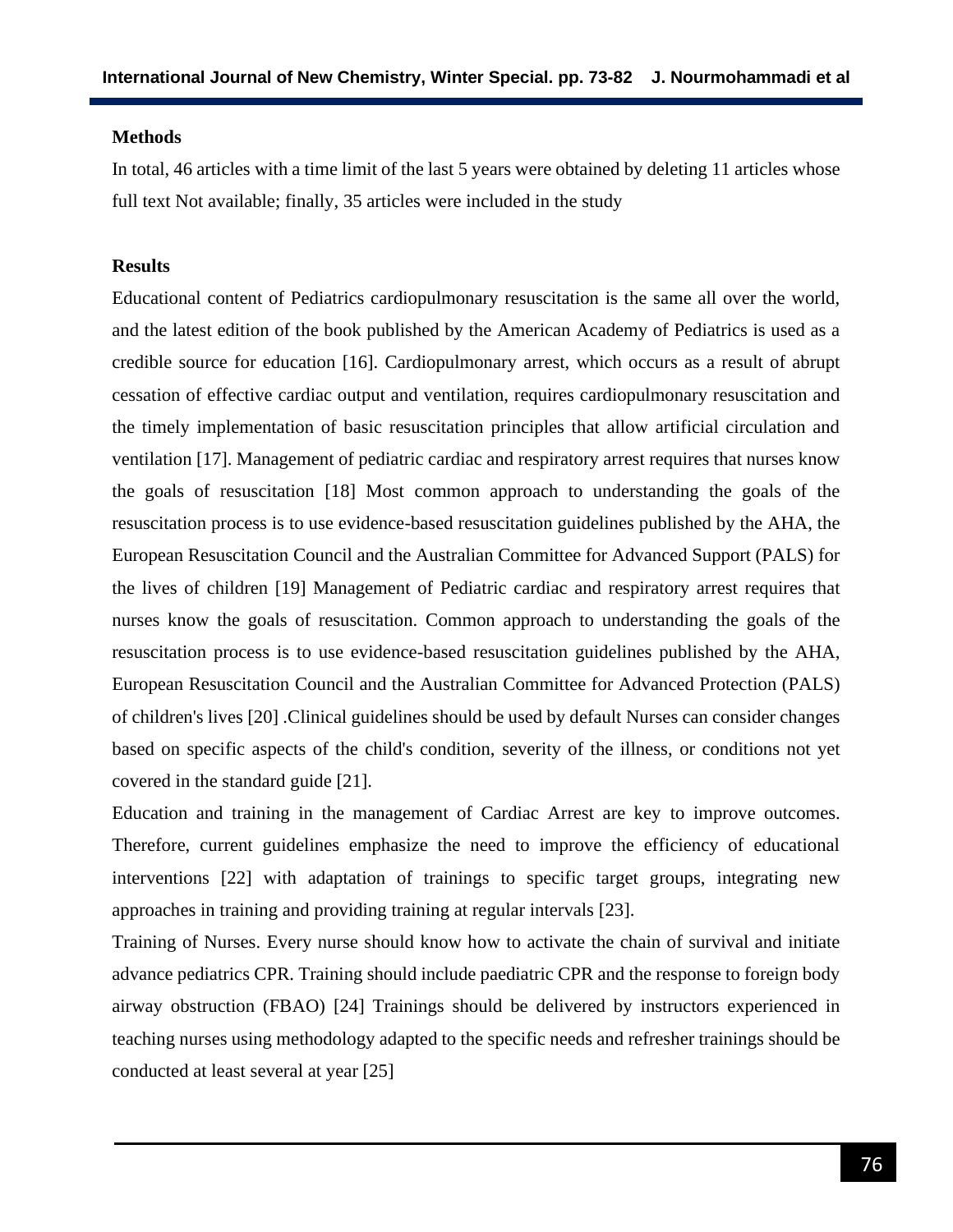Professionals' nurses that work with children should get involved. It is recommended that training be delivered by instructors experienced in the use of specific materials (traditional CPR manikins, quality-control devices, advanced simulators, virtual/augmented reality systems, etc.) [26] and with qualifications on non-technical skills such as teamwork, leadership and communication. We recommend frequent refresher trainings and updating of skills [27] As for the format and content of the courses, we recommend limiting in-person theoretical knowledge sessions, using remote education platforms instead (for autonomous or instructor-guided learning), and study preceding in-person practical skill simulation activities followed by interactive discussion sessions [28].

That is important to train nurses so that they can all learn how to activate the survival chain and begin the cardiopulmonary resuscitation. The educational content should be adapted to the educational needs of nurses and improve their skills in this field [29] Standard resuscitation process and protocols for children should be included in the nurses' training program and scientific and clinical content should be provided to them by educators who have already been trained in this field [30] The purpose of educating nurses is to ensure that they respond appropriately when dealing with children with cardiac and respiratory arrest to improve their survival without neurological consequences[31]. Cardiopulmonary resuscitation skills and their application depend on the training and experience of nurses [32] In order to maximize this capability, educational content should be provided to them depending on their needs to increase clinical skills [33] Nurses can benefit from the pediatric resuscitation training program in person and by educators who have already been trained in the development of cardiopulmonary resuscitation in children [34] Pediatric resuscitation training program should be done virtually using applications designed to develop cardiopulmonary resuscitation in children [35]

**Table 1: Patterns of Pediatric Cardiopulmonary Resuscitation Training**

| <b>Procedure</b>                                                         | <b>Training pattern</b> |
|--------------------------------------------------------------------------|-------------------------|
| Read the book Cardiopulmonary Resuscitation in Children, watch the step- | custom                  |
| by-step instructional video on Cardiopulmonary Resuscitation in Children |                         |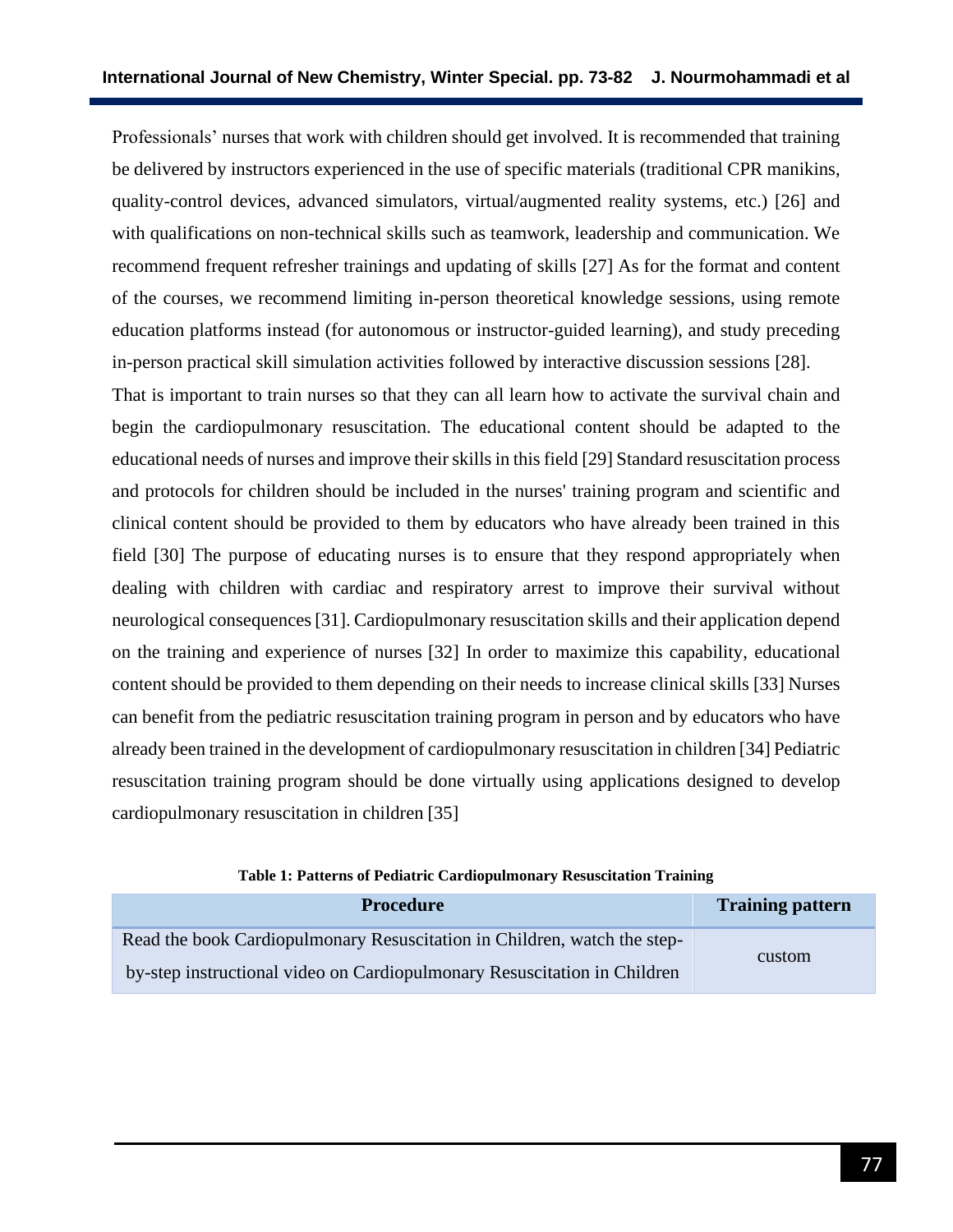| See how the instructor does the following on the model (ambobag check,     |               |
|----------------------------------------------------------------------------|---------------|
| equipment preparation, correct placement of mouth and nose mask on the     | modern        |
| child's model, creation Positive airway pressure by ambobag and mask on    |               |
| the model, counting sequences Breaths given on baby modeling, chest        | Presence      |
| compression on baby modeling, Counting the sequence of simultaneous        |               |
| breathing with positive pressure and pressing the chest on the model), See | Baby modeling |
| how to calculate the drug                                                  |               |
| Practicing the following items on the model by the learner (checking the   |               |
| ambobag and equipment, placing the mouth and nose mask correctly on        |               |
| the child's model, creating a positive airway pressure by the ambobag and  |               |
| mask on the model, counting the sequence of breaths given on the child's   | <b>Basic</b>  |
| model, squeezing the shelf Chest on the child's model, counting the        |               |
| sequence of breathing with positive pressure and pressing the chest on the |               |
| model) How to calculate the drug                                           |               |
| Practice the following on the simulator model by the learner (counting the |               |
| beats Heart through pulse or Stethoscope, control the accuracy of positive | Professional  |
| tail pressure Created by Ambobag, checking the accuracy of cardiac         |               |
| massage), Drug injection                                                   |               |
| Combination of book content, educational video on methods required for     |               |
| pediatric cardiopulmonary resuscitation, scenario for diagnosing pediatric | virtual       |
| resuscitation stages                                                       |               |

### **Conclusion**

Cardiopulmonary resuscitation training for children has changed from reading a book, which is a traditional method, to teaching at the same time with the presence of a nurse to practice on the child's model. This method is still considered as the best educational method for pediatric cardiopulmonary resuscitation for nurses. Simultaneous training with advanced modeling training has been able to play an effective role in increasing nurses' knowledge and practical skills, which improves the quality of services provided during pediatric cardiopulmonary resuscitation and can greatly contribute to the success of resuscitation operations. Virtual education through existing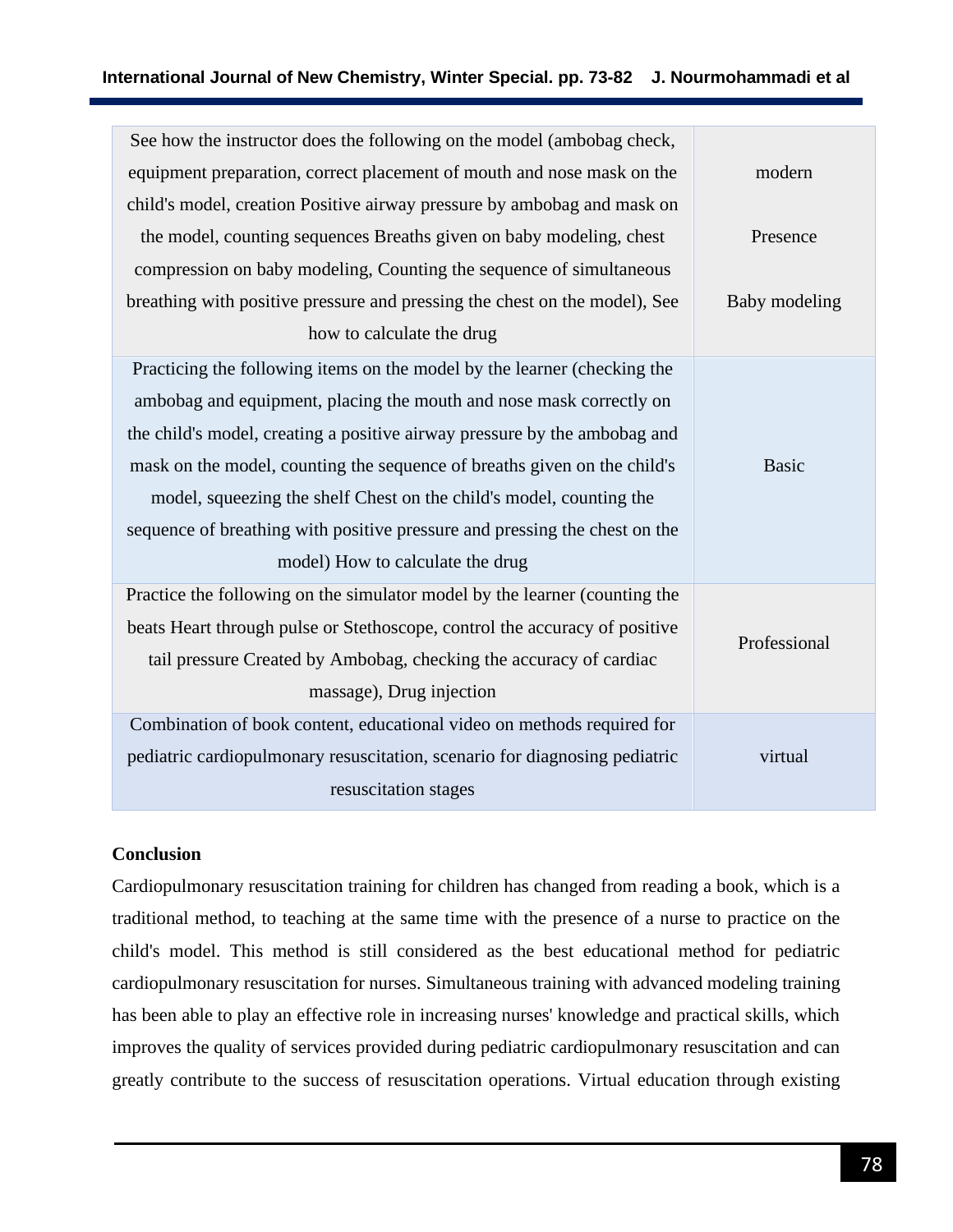software has also been considered as a new method to improve the knowledge and skills of nurse's step by step in cardiopulmonary resuscitation of children. In general, in order to apply pediatric cardiopulmonary resuscitation training methods for nurses, emphasis should be placed on training that, in addition to acquiring knowledge, also improves their clinical skills.

The main application of the results of this study is to teach pediatric cardiopulmonary resuscitation to nurses and all medical staff who work with children in some way, especially staff in pediatric intensive care units.

#### **References**

- [1]. El-Zein, R., et al., Survival Outcomes of pediatric patients with covid-19 infection and in hospital cardiopulmonary resuscitation. Journal of the American College of Cardiology, 79: 2131 (2022)
- [2]. M. Kool, et al., Focused echocardiography, end-tidal carbon dioxide, arterial blood pressure or near-infrared spectroscopy monitoring during paediatric cardiopulmonary resuscitation: A scoping review. Resuscitation Plus, 6:100109 (2021)
- [3]. X.R.L. Moors, et al., A Nationwide Retrospective Analysis of Out-of-Hospital Pediatric Cardiopulmonary Resuscitation Treated by Helicopter Emergency Medical Service in the Netherlands. Air Medical Journal, 40(6):410 (2021).
- [4]. I.K. Maconochie, et al., Pediatric Life Support: 2020 International Consensus on Cardiopulmonary Resuscitation and Emergency Cardiovascular Care Science With Treatment Recommendations. Resuscitation, 156:120 (2020)
- [5]. S.C. Handley, et al., Epidemiology and outcomes of infants after cardiopulmonary resuscitation in the neonatal or pediatric intensive care unit from a national registry. Resuscitation, 165:14 (2021)
- [6]. M. Loaec, et al., Pediatric cardiopulmonary resuscitation quality during intra-hospital transport. Resuscitation, 152:123 (2020)
- [7]. K.G. Lauridsen, et al., Hemodynamic-directed pediatric cardiopulmonary resuscitation using ET-CO2: Are physiologic targets really patient Centric? Resuscitation, 2022. 170: p. 324-326.
- [8]. López-Herce, J., et al., Basic and immediate paediatric cardiopulmonary resuscitation training in medical students. Educación Médica, 20(3):155 (2019)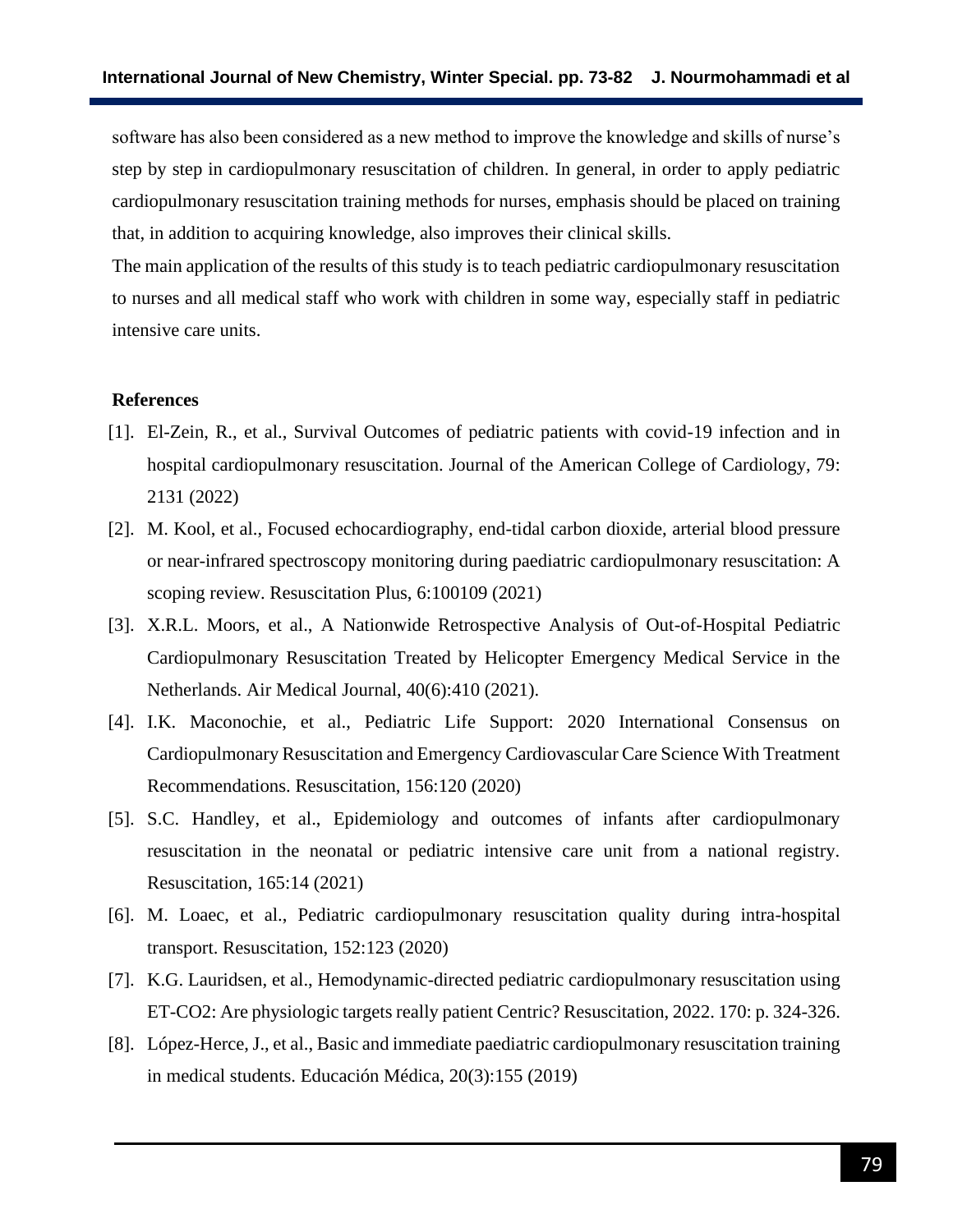- [9]. T.M. Shimoda-Sakano, et al., Epidemiology of pediatric cardiopulmonary resuscitation. Jornal de Pediatria, 96(4):409 (2020)
- [10]. D. Bender, et al., A machine learning algorithm to improve patient-centric pediatric cardiopulmonary resuscitation. Informatics in Medicine Unlocked, 19:100339 (2020)
- [11]. T. Nordseth, et al., Rhythm characteristics and patterns of change during cardiopulmonary resuscitation for in-hospital paediatric cardiac arrest. Resuscitation, 135:45 (2019)
- [12]. K. Shibahashi, et al., Pediatric Out-of-Hospital Traumatic Cardiopulmonary Arrest After Traffic Accidents and Termination of Resuscitation. Annals of Emergency Medicine, 75(1):57 (2020)
	- [13]. W.P. Landis, et al., Variability in chest compression rate calculations during pediatric cardiopulmonary resuscitation. Resuscitation, 149:127 (2020)
	- [14]. J.H. Pek, et al., Dispatcher-assisted cardiopulmonary resuscitation for paediatric out-ofhospital cardiac arrest: A structured evaluation of communication issues using the SACCIA® safe communication typology. Resuscitation, 139:144 (2019)
	- [15]. H. Albargi, et al., Impact of bystander cardiopulmonary resuscitation for paediatric out-ofhospital cardiac arrest in England. Resuscitation, 155: S17 (2020)
	- [16]. A.P. Bettencourt, et al., Pediatric Resuscitation. Critical Care Nursing Clinics of North America, 33(3):287 (2021)
	- [17]. M. Marano, et al., Pediatric extracorporeal cardiopulmonary resuscitation settled in an emergency department for a propafenone intentional intoxication. The American Journal of Emergency Medicine, 36(11):2132.e1 (2018)
	- [18]. P. Van de Voorde, et al., European Resuscitation Council Guidelines 2021: Paediatric Life Support. Resuscitation, 161:327 (2021)
	- [19]. F. AlSohime, et al., Factors that influence the self-reported confidence of pediatric residents as team leaders during cardiopulmonary resuscitation: A national survey. International Journal of Pediatrics and Adolescent Medicine, 5(3):116 (2018)
	- [20]. E.M. Carlisle, et al., Ethical challenges with decisions to withhold or withdraw resuscitation in pediatric surgery. Seminars in Pediatric Surgery, 30(5):151096 (2021)
- [21]. M.S. Kabbani, et al., Five-year survival, performance, and neurodevelopmental outcome following cardiopulmonary resuscitation after pediatric cardiac surgery, preliminary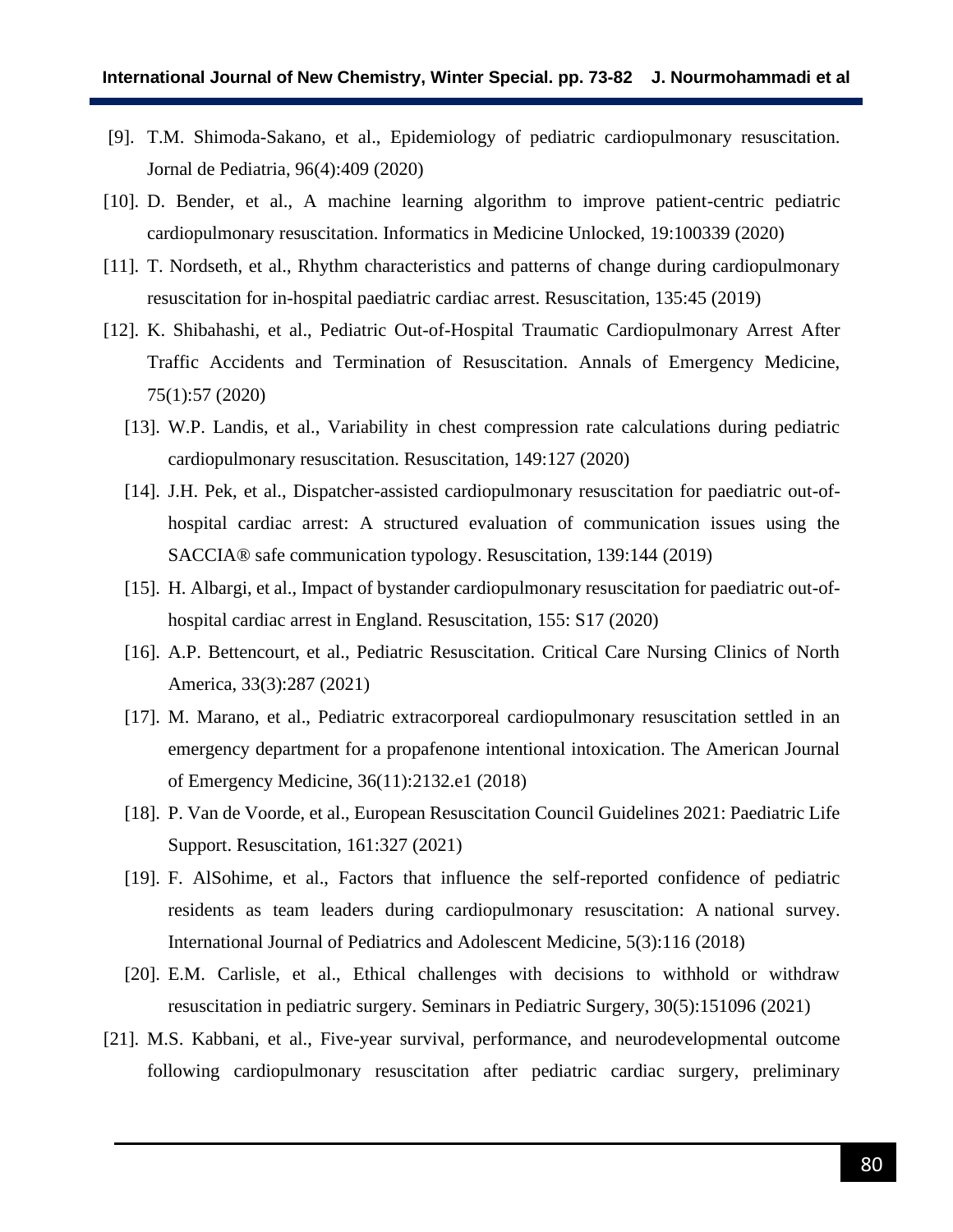investigation in a single-center experience. Journal of the Saudi Heart Association, 31(4):161 (2019)

- [22]. C.M. Badke, et al., Impact of an untrained CPR Coach in simulated pediatric cardiopulmonary arrest: A pilot study. Resuscitation Plus, 4:100035 (2020)
- [23]. M.L. Harris, et al., Applying a set of termination of resuscitation criteria to paediatric out-ofhospital cardiac arrest. Resuscitation, 169:175 (2021)
	- [24]. T. Sawyer, Simulation Training in Extracorporeal Cardiopulmonary Resuscitation (ECPR). Academic Pediatrics, 21(3):438 (2021)
- [25]. I. Chang, et al., Association of dispatcher-assisted bystander cardiopulmonary resuscitation with survival outcomes after pediatric out-of-hospital cardiac arrest by community property value. Resuscitation, 132:120 (2018)
- [26]. M.I. Pescador Chamorro, et al., Training, experience and need of booster courses in neonatal cardiopulmonary resuscitation. Survey to pediatricians. Anales de Pediatría, 96(2):122 (2022)
- [27]. J. López-Herce, et al., Evaluation of the advanced pediatric life support courses by the students: experience of Spanish pediatric and neonatal resuscitation group. Anales de Pediatría, 94(3):182 (2021)
- [28]. J.D. St. Louis, J.D. et al., Extracorporeal Cardiopulmonary Resuscitation (ECPR): Initiation and Surgical Technique in the Pediatric Population. Operative Techniques in Thoracic and Cardiovascular Surgery, 24(3):176 (2019)
- [29]. D.D. Salcido, et al., Injury characteristics and hemodynamics associated with guidelinecompliant CPR in a pediatric porcine cardiac arrest model. The American Journal of Emergency Medicine, 51:176 (2022)
- [30]. VC.P. Van Dijck, et al., Hemostatic Resuscitation of Pediatric Trauma Patients During Air Medical Transport: A Retrospective Matched Cohort Study. Air Medical Journal, 40(5):344 (2021)
- [31]. C.E. O'Brien, et al., Association of diastolic blood pressure with survival during paediatric cardiopulmonary resuscitation. Resuscitation, 143:50 (2019)
- [32]. M. Denefe, "Marc" Phan, Effect of a Mobile App on Prehospital Medication Errors During Simulated Pediatric Resuscitation: A Randomized Clinical Trial. The Journal of Emergency Medicine, 62(1):141 (2022)